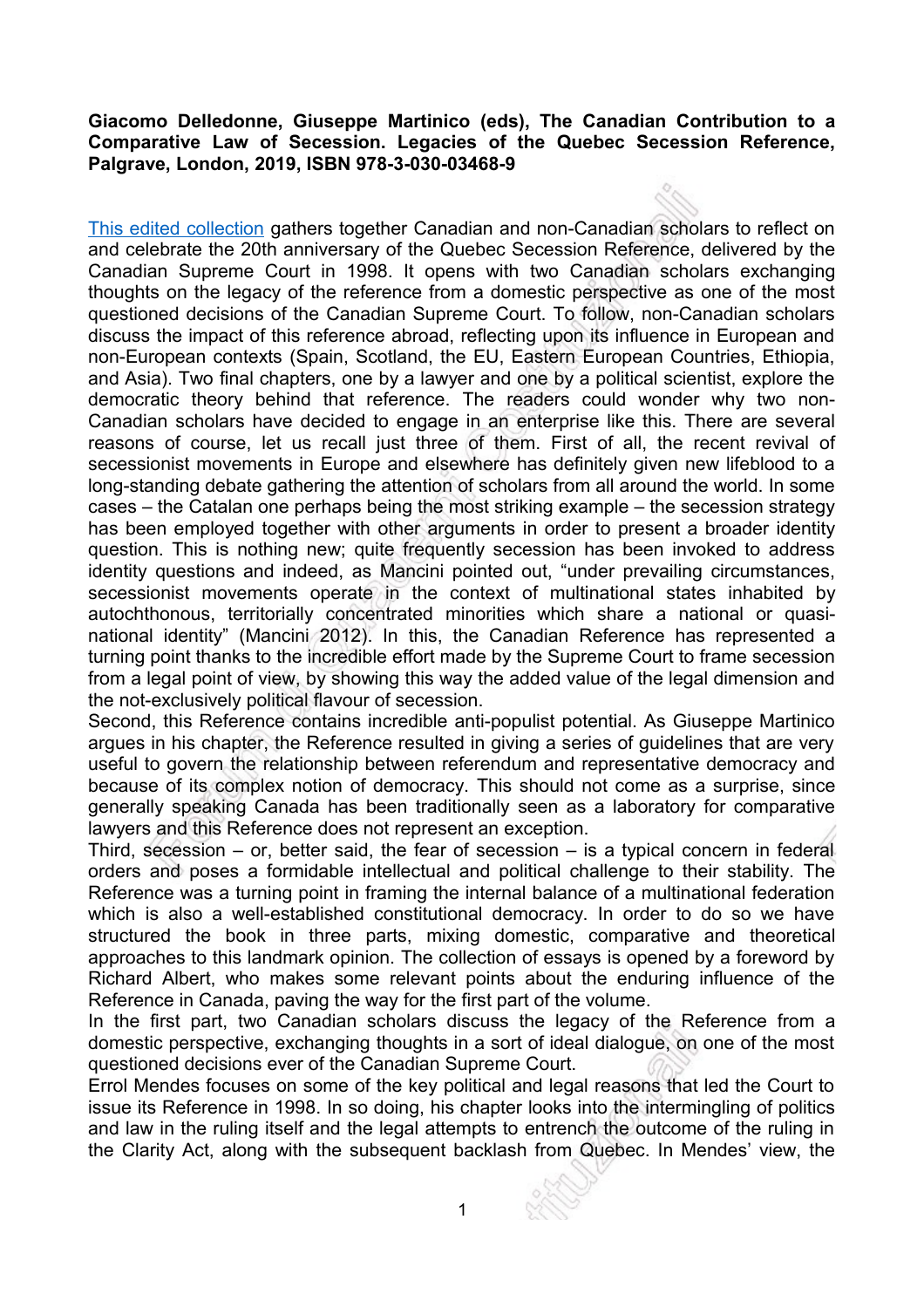political and legal factors underlying the Quebec Secession Reference may serve as cautionary signals for secessionist attempts in liberal democracies, like those which a number of European countries have faced in the last few years: in a nutshell, the Reference warns that process legitimacy is a critical issue for secessionist movements around the world.

Jean-François Gaudreault-DesBiens provides an overview of the main political and legal challenges which the Quebec independence movement is currently facing. His contribution revolves around three problems. First, it revisits the domestic legal framework applicable to a provincial secessionist attempt by virtue of the Quebec Secession Reference, which was a major game changer in the debate over the potential secession of the overwhelmingly Francophone province. Second, it considers the potential impact of recent political events, e.g. the Scottish referendum in Autumn 2014, on the strategy of the Quebec independence movement. Third, it delves into an alleged new legal foundation for secession, i.e. the so-called "right to decide", as distinct from the right to external selfdetermination. By emphasising the necessity of transparency throughout the process which may ultimately result in the secession of a constituent unit, the Reference contributes to shedding a critical light on the soundness of the alleged "right to decide".

In the second part, the influence of this reference abroad is explored by asking non-Canadian scholars to reflect upon its influence in European and non-European contexts (Spain, Scotland, Eastern European countries, Ethiopia, Asia). The contributions are ordered on the basis of the greater or lesser proximity of each case-study towards the Quebec Secession Reference and the Canadian scenario.

Constitutional orders in which a direct influence of the Reference is recognisable are considered first.

Josep Maria Castellà Andreu reviews the reception in Spain of the doctrine elaborated by the Supreme Court of Canada in its Reference. In Spain, both legal and political circles have developed a keen interest in the Reference of 1998 since the time it was issued. The existence of territorial tensions, the attempts at changing the constitutional status of the Basque Country and, above all, the secessionist crisis in Catalonia are among the main reasons for this glance at the Canadian case. In general terms, it is a laudatory, uncritical reception. At the same time, if often tends to be selective and partial, focusing exclusively on those aspects of the Reference which may provide support to the theses advanced by those who invoke it in the domestic debate. Sometimes, arguments drawn from the Reference of the Supreme Court are mixed up and confused with different ones from the Clarity Act. Catalan nationalism has used the Reference to delegitimise the Spanish response to secessionist demands.

Luigi Crema analyses the implications of the Quebec Secession Reference for public international law. International lawyers intervened in the proceedings which preceded the decision of the Canadian Supreme Court, and since 1998 the Reference has become a classic not only of constitutional but also of international legal literature. Most notably, the Canadian Reference was frequently cited in the written briefs submitted by the states that intervened in the proceedings of the 2010 Advisory Opinion of the International Court of Justice (ICJ) on Kosovo. The final section of Crema's chapter reflects on the legacy of the Canadian Reference and the Advisory Opinion of the ICJ in light of present-day secession crises. Contemporary requests for secession resort to a number of arguments which were not mentioned either in Ottawa or at the Hague, such as the "right to decide", the principle of stability, and the duty to negotiate between opposing factions.

Alastair MacIver analyses the influence of the Reference on the debate preceding and surrounding the Scottish independence referendum of 2014. The Reference influenced the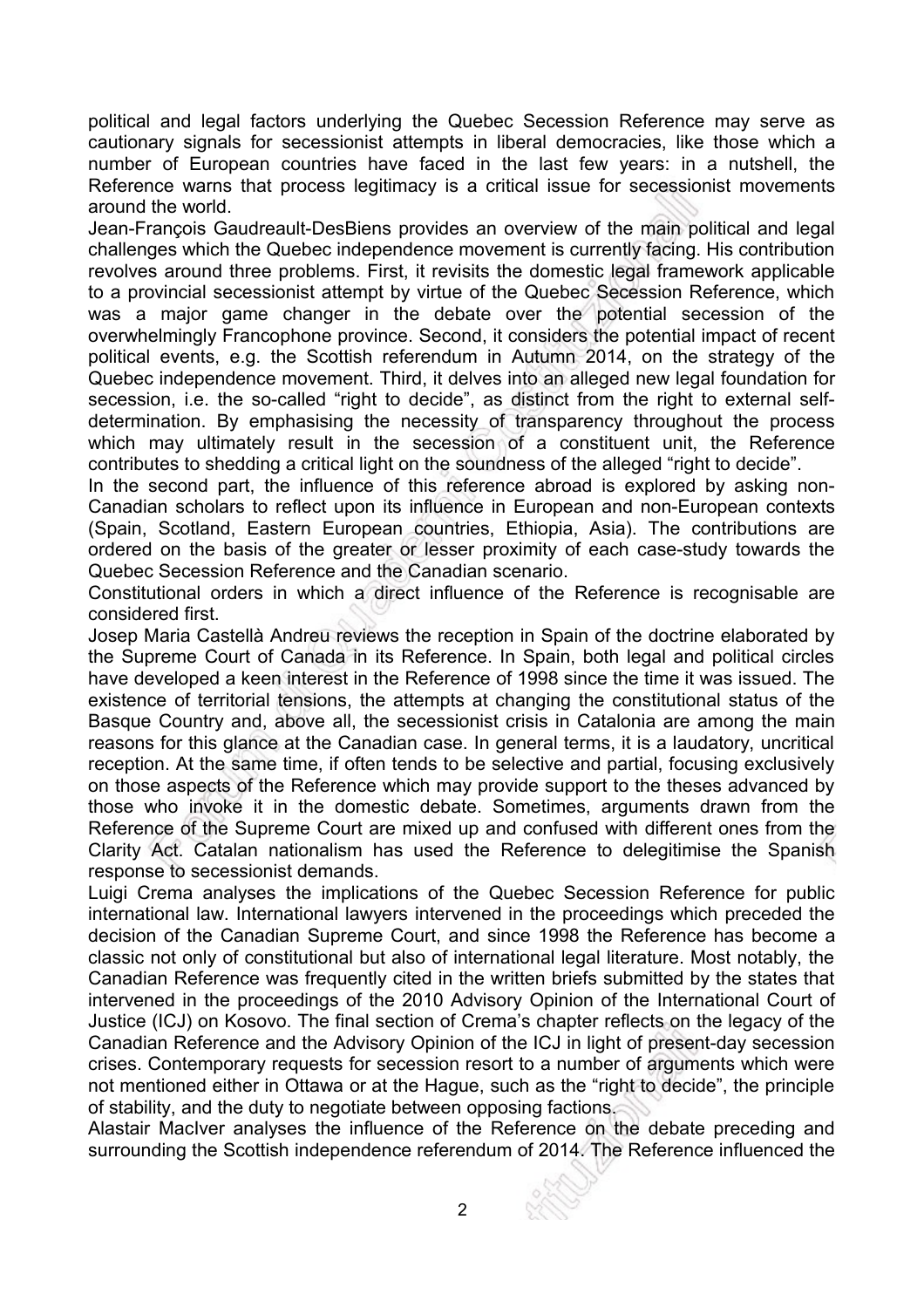framing of the referendum on three levels. First, the Supreme Court's response to Question 2 of the Reference shaped a normative concept of the "principle of constitutional tolerance" with significant implications for defining the relationship between a possible Scottish state and the European Union. Second, the Court's answer to Question 1 influenced those who sought to formulate a European legal response to a would-be Scottish "yes" vote in light of a novel "fact of membership" approach to EU law. Finally, according to MacIver the Reference also offers a way of resolving the procedural dilemma underlying Articles 48 and 49 of the Treaty on European Union.

Asanga Welikala considers the influence as a case of migration of constitutional arguments within the Commonwealth. More particularly, he looks into the Sri Lankan debates about how to accommodate the political and territorial claims of the Tamil minority and putting an end to protracted ethnic conflict. The Reference has made an appearance in Sri Lankan constitutional discourse at two key moments: first, during the peace process facilitated by Norway and, second, in the recent Chandrasoma v Senathiraja judgment of the Sri Lankan Supreme Court which recognised the Tamils as a people entitled to a right to internal self-determination.

The subsequent chapters in the second part deal with cases of indirect, implicit or even weak influence of the Quebec Secession Reference.

Erika Arban explores the role of federalism, respect for minorities, constitutionalism and the rule of law, and democracy – the fundamental principles expounded by the Canadian Supreme Court in the Reference – in Ethiopia. The Ethiopian case is unique as its 1995 Constitution (three years before the Reference) is one of the few in the world which explicitly entrench a right to secession for all its Nations, Nationalities and Peoples. Arban argues that in spite of some relevant cultural and ideological differences, the Ethiopian Constitution and the Canadian Reference were both at the origin of the gradual departure from the idea of secession as a constitutional taboo. Furthermore, the secession procedure regulated by Article 39 of the Ethiopian Constitution actually responds to some of the substantial and procedural concerns raised by the Canadian Supreme Court in the Reference, showing a certain – although hidden – continuity.

Giacomo Delledonne and Matteo Monti analyse the impact of the Reference on the Italian constitutional order, looking at both the judgments of the Constitutional Court and the strategies and narratives of the political actors. In order to do so, they first focus on the weight of secessionist claims and threats in the drafting of the Constitution of the Italian Republic and the establishment of a peculiar regional system. After that, they consider the recent attempt to organise a secessionist referendum promoted by the regional legislature of Veneto, which was finally deemed unconstitutional by the Constitutional Court. The Quebec case is often cited in the political discourse – however, political actors almost exclusively focus on the necessity of a referendum. On the other hand, the argumentative strategy of the Constitutional Court – which excludes altogether the admissibility of secession under the Italian Constitution – reveals some limited similarities with the reasoning of its Canadian counterpart in 1998.

Zoran Oklopcic confronts the legacy of the Quebec Secession Reference from the vantage point of the "periphery" of the European Union, be it internal (Catalonia and Spain) or external (Kosovo and Montenegro). In so doing, he focuses on the Reference as an opportunity to re-examine what is generally meant by democracy. In this regard, the most important legacy of the Reference is not a broader understanding of democracy, but an opportunity to look at democratic constitutions from the perspective of institutional responsiveness. Oklopcic's chapter concludes by arguing that the Quebec Secession